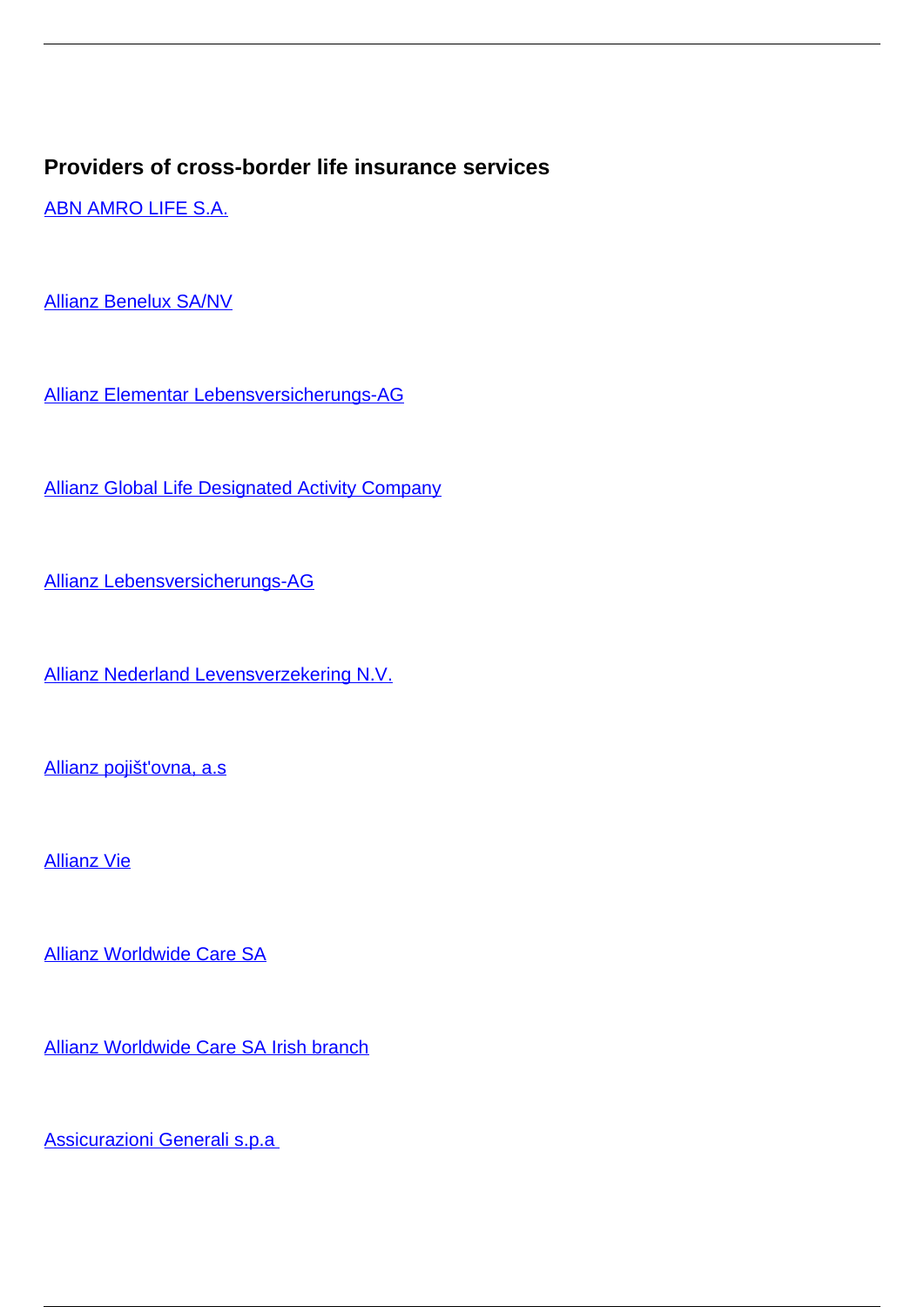[Augura Ireland dac](/en/insurance/insurance-companies/insurance-0/providers-cross-border-life-insurance-services/augura-ireland-dac)

[Aurora Assicurazioni S.p.A.](/en/insurance/insurance-companies/insurance-0/providers-cross-border-life-insurance-services/aurora-assicurazioni-spa)

[AXA Biztosito Zrt](/en/insurance/insurance-companies/insurance-0/providers-cross-border-life-insurance-services/axa-biztosito-zrt)

[AXA France VIE](/en/insurance/insurance-companies/insurance-0/providers-cross-border-life-insurance-services/axa-france-vie)

[AXA Wealth Europe S.A.](/en/insurance/insurance-companies/insurance-0/providers-cross-border-life-insurance-services/axa-wealth-europe-sa) 

[Axeria Prevoyance](/en/insurance/insurance-companies/insurance-0/providers-cross-border-life-insurance-services/axeria-prevoyance)

[BAWAG-Versicherung AG](/en/insurance/insurance-companies/insurance-0/providers-cross-border-life-insurance-services/bawag-versicherung-ag)

[BULSTRAD LIFE VIENNA INSURANCE GROUP JSC](/en/insurance/insurance-companies/insurance-0/providers-cross-border-life-insurance-services/bulstrad-life-vienna-insurance-group-jsc)

[CALI EUROPE S.A.](/en/insurance/insurance-companies/insurance-0/providers-cross-border-life-insurance-services/cali-europe-sa)

[CapitalLeben Versicherung AG](/en/insurance/insurance-companies/insurance-0/providers-cross-border-life-insurance-services/capitalleben-versicherung-ag) 

[CARDIF LUX VIE S.A.](/en/insurance/insurance-companies/insurance-0/providers-cross-border-life-insurance-services/cardif-lux-vie-sa)

[Cardif Vie](/en/insurance/insurance-companies/insurance-0/providers-cross-border-life-insurance-services/cardif-vie)

[Ceská pojišt`ovna a.s](/en/insurance/insurance-companies/insurance-0/providers-cross-border-life-insurance-services/ceska-pojistovna)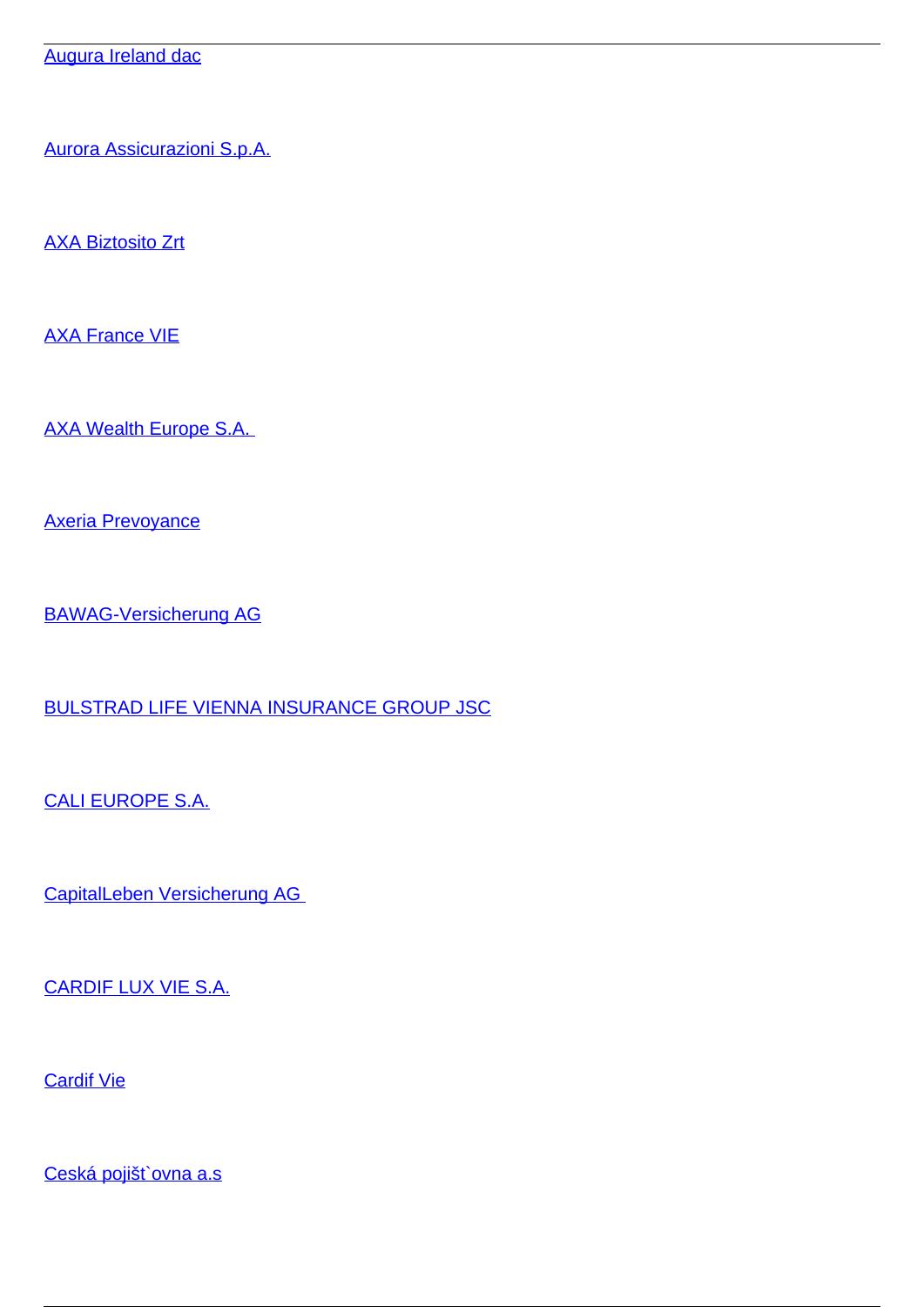[CHUBB Life Europe SE \(previously ACE Europe Life SE\)](/en/insurance/insurance-companies/insurance-0/providers-cross-border-life-insurance-services/chubb-life-europe-se-previously-ace-europe-life-se)

[Cigna Life Insurance Company of Europe SA](/en/insurance/insurance-companies/insurance-0/providers-cross-border-life-insurance-services/cigna-life-insurance-company-europe-sa)

[CNP Luxembourg S.A.](/en/insurance/insurance-companies/insurance-0/providers-cross-border-life-insurance-services/cnp-luxembourg-sa) 

[Commercial Union Polska Towarzystwo Ubezpieczen na Zycie S.A.](/en/insurance/insurance-companies/insurance-0/providers-cross-border-life-insurance-services/commercial-union-polska-towarzystwo-ubezpieczen-na-zycie-sa)

[CROATIA osiguranje d.d.](/en/insurance/insurance-companies/insurance-0/providers-cross-border-life-insurance-services/croatia-osiguranje-dd)

[DELA Natura- en levensverzekeringen N.V.](/en/insurance/insurance-companies/insurance-0/providers-cross-border-life-insurance-services/dela-natura-en-levensverzekeringen-nv)

[Deutsche Lebensversicherungs-AG](/en/insurance/insurance-companies/insurance-0/providers-cross-border-life-insurance-services/deutsche-lebensversicherungs-ag)

[DONAU Versicherung AG Vienna Insurance Group](/en/insurance/insurance-companies/insurance-0/providers-cross-border-life-insurance-services/donau-versicherung-ag-vienna-insurance-group)

## [Erisa](/en/insurance/insurance-companies/insurance-0/providers-cross-border-life-insurance-services/erisa)

[Erste niederösterreichische Brandschaden-Versicherungsaktiengesellschaft](/en/insurance/insurance-companies/insurance-0/providers-cross-border-life-insurance-services/erste-niederosterreichische-brandschaden-versicherungsaktiengesellschaft)

[F.A.T.A. s.p.a.](/en/insurance/insurance-companies/insurance-0/providers-cross-border-life-insurance-services/fata-spa)

[FONDIARIA -SAI S.p.A.](/en/insurance/insurance-companies/insurance-0/providers-cross-border-life-insurance-services/fondiaria-sai-spa)

[Fortuna Lebens-Versicherungs Aktiengesellshaft](/en/insurance/insurance-companies/insurance-0/providers-cross-border-life-insurance-services/fortuna-lebens-versicherungs-aktiengesellshaft)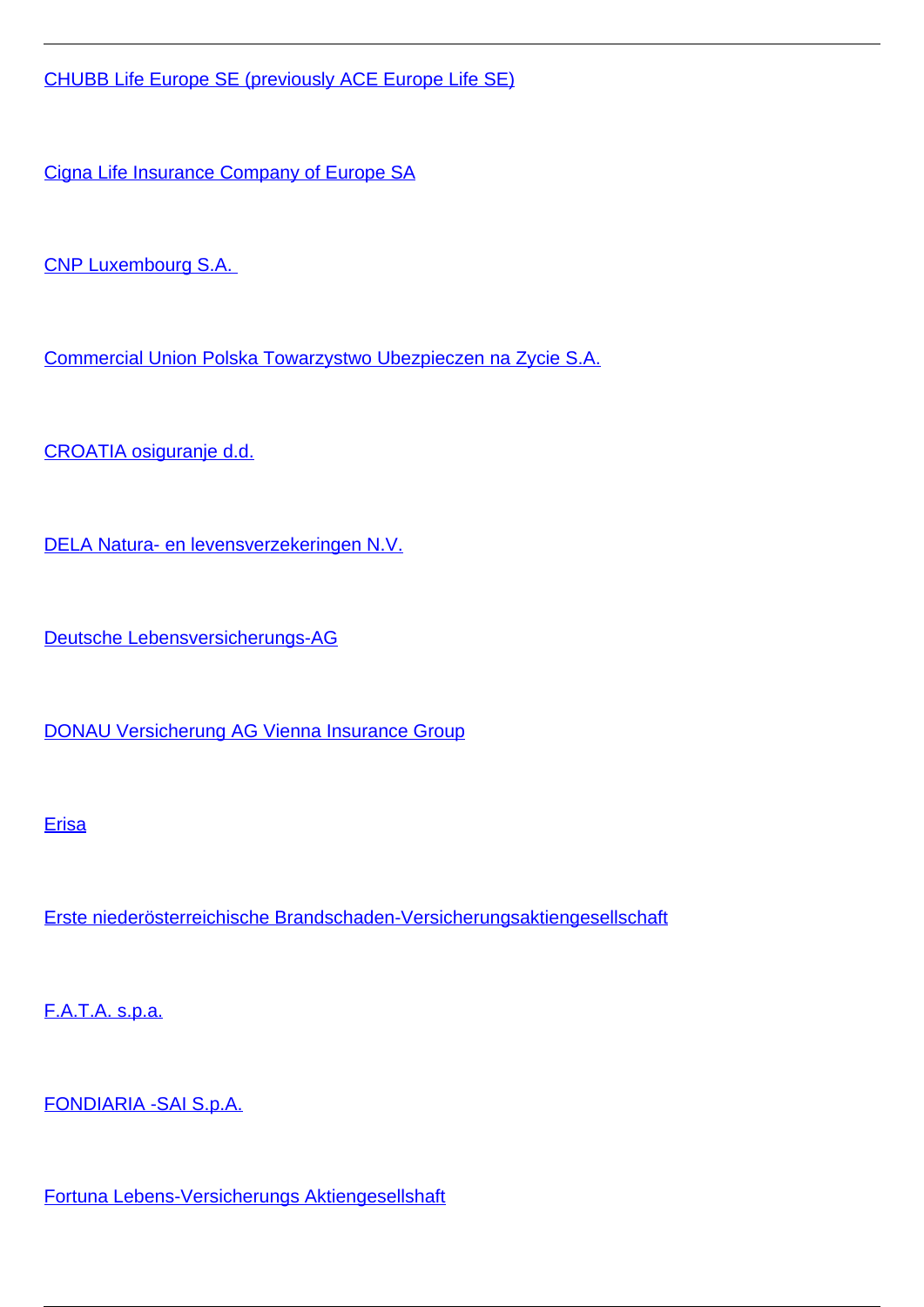[FWU Life Insurance Austria AG](/en/insurance/insurance-companies/insurance-0/providers-cross-border-life-insurance-services/fwu-life-insurance-austria-ag)

[GENERALI ESPANA S.A. DE SEGUROS Y REASEGUROS](/en/insurance/insurance-companies/insurance-0/providers-cross-border-life-insurance-services/generali-espana-sa-de-seguros-y-reaseguros)

[Generali PanEurope dac](/en/insurance/insurance-companies/insurance-0/providers-cross-border-life-insurance-services/generali-paneurope-dac)

[Generali Žycie Towarzystwo Ubezpieczen S.A.](/en/insurance/insurance-companies/insurance-0/providers-cross-border-life-insurance-services/generali-zycie-towarzystwo-ubezpieczen-sa)

[GRAWE Eletbiztosito Zärtkörüen Muködo Reszvenytärsasäg](/en/insurance/insurance-companies/insurance-0/providers-cross-border-life-insurance-services/grawe-eletbiztosito-zartkoruen-mukodo-reszvenytarsasag)

[Grazer Wechselseitige Versicherung Aktiengesellschaft](/en/insurance/insurance-companies/insurance-0/providers-cross-border-life-insurance-services/grazer-wechselseitige-versicherung-aktiengesellschaft)

**Hansard Europe DAC** 

[Holmia Livförsäkring AB](/en/insurance/insurance-companies/insurance-0/providers-cross-border-life-insurance-services/holmia-livforsakring-ab)

[Italiana Assicurazioni S.P.A.](/en/insurance/insurance-companies/insurance-0/providers-cross-border-life-insurance-services/italiana-assicurazioni-spa)

[La Mondiale Europartner S.A. \(endise nimega LA MONDIALE EUROPA S.A.\)](/en/insurance/insurance-companies/insurance-0/providers-cross-border-life-insurance-services/la-mondiale-europartner-sa-endise-nimega-la-mondiale-europa-sa)

[Liechtenstein Life Assurance AG](/en/insurance/insurance-companies/insurance-0/providers-cross-border-life-insurance-services/liechtenstein-life-assurance-ag)

[Lombard International Assurance S.A.](/en/insurance/insurance-companies/insurance-0/providers-cross-border-life-insurance-services/lombard-international-assurance-sa)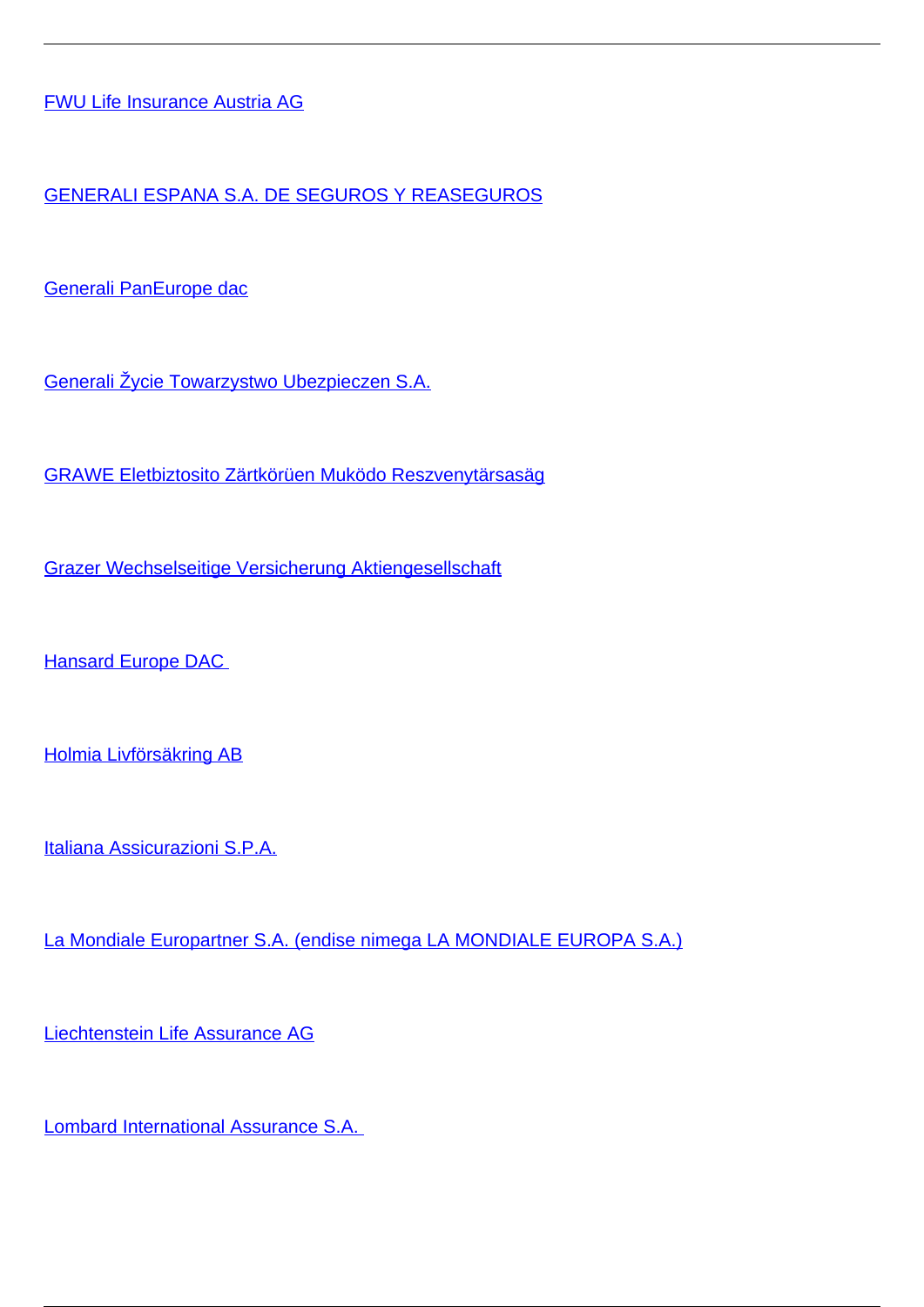[LV 1871 Private Assurance AG](/en/insurance/insurance-companies/insurance-0/providers-cross-border-life-insurance-services/lv-1871-private-assurance-ag)

[Maiden Life AB](/en/insurance/insurance-companies/insurance-0/providers-cross-border-life-insurance-services/maiden-life-ab)

[MAXIMA](/en/insurance/insurance-companies/insurance-0/providers-cross-border-life-insurance-services/maxima)

[MetLife Towarzystwo Ubezpieczen na Žycie i Reasekuracji S.A.](/en/insurance/insurance-companies/insurance-0/providers-cross-border-life-insurance-services/metlife-towarzystwo-ubezpieczen-na-zycie-i-reasekuracji-sa)

[Middlesea Insurance p.l.c.](/en/insurance/insurance-companies/insurance-0/providers-cross-border-life-insurance-services/middlesea-insurance-plc)

[Natexis Life S.A.](/en/insurance/insurance-companies/insurance-0/providers-cross-border-life-insurance-services/natexis-life-sa)

[NEUFLIZE Vie](/en/insurance/insurance-companies/insurance-0/providers-cross-border-life-insurance-services/neuflize-vie)

[Paneurolife S.A.](/en/insurance/insurance-companies/insurance-0/providers-cross-border-life-insurance-services/paneurolife-sa)

[PFA PENSION, FORSIKRINGSAKTIESELSKAB](/en/insurance/insurance-companies/insurance-0/providers-cross-border-life-insurance-services/pfa-pension-forsikringsaktieselskab)

[Powszechny Zaklad Ubezpieczen na Zycie Spòlka Akcyjna](/en/insurance/insurance-companies/insurance-0/providers-cross-border-life-insurance-services/powszechny-zaklad-ubezpieczen-na-zycie-spolka-akcyjna)

[Principle Försäkrings AB](/en/insurance/insurance-companies/insurance-0/providers-cross-border-life-insurance-services/principle-forsakrings-ab)

[PrismaLife AG](/en/insurance/insurance-companies/insurance-0/providers-cross-border-life-insurance-services/prismalife-ag)

[QUANTUM LEBEN AG](/en/insurance/insurance-companies/insurance-0/providers-cross-border-life-insurance-services/quantum-leben-ag)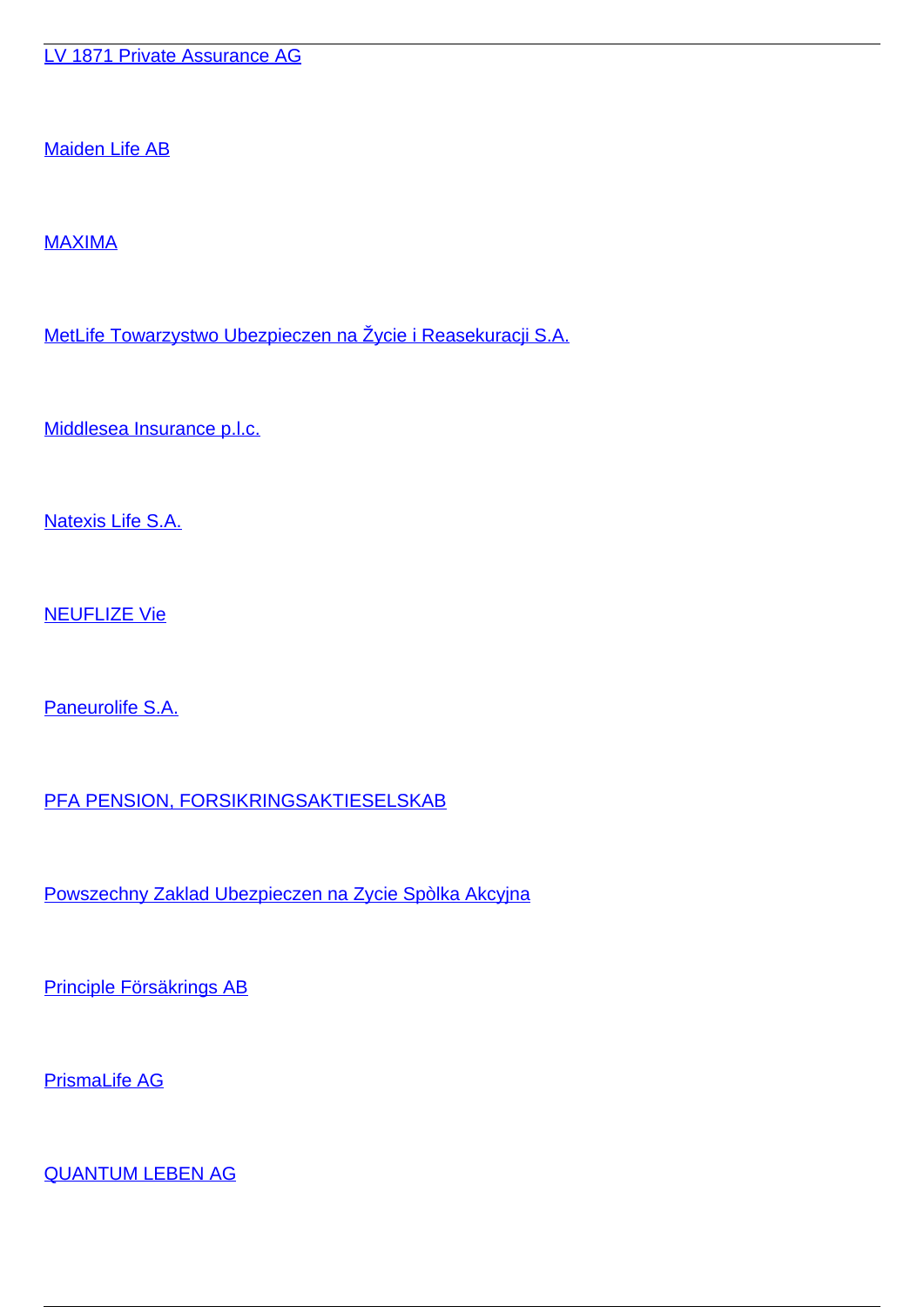[Riunione Adriatica di Sicurta s.p.a.](/en/insurance/insurance-companies/insurance-0/providers-cross-border-life-insurance-services/riunione-adriatica-di-sicurta-spa)

[SOCIETATEA COMERCIALA DE ASIGURARE - REASIGURARE ASTRA S.A.](/en/insurance/insurance-companies/insurance-0/providers-cross-border-life-insurance-services/societatea-comerciala-de-asigurare-reasigurare-astra-sa)

[SOGELIFE S.A.](/en/insurance/insurance-companies/insurance-0/providers-cross-border-life-insurance-services/sogelife-sa)

[Standard Life International dac](/en/insurance/insurance-companies/insurance-0/providers-cross-border-life-insurance-services/standard-life-international-dac)

[Stora Enso Försäkringsaktiebolag](/en/insurance/insurance-companies/insurance-0/providers-cross-border-life-insurance-services/stora-enso-forsakringsaktiebolag)

[Swiss Life \(Liechtenstein\) AG](/en/insurance/insurance-companies/insurance-0/providers-cross-border-life-insurance-services/swiss-life-liechtenstein-ag)

[Swiss Life \(Luxembourg\) S.A.](/en/insurance/insurance-companies/insurance-0/providers-cross-border-life-insurance-services/swiss-life-luxembourg-sa)

[Tapiola Corporate Life Insurance Ltd](/en/insurance/insurance-companies/insurance-0/providers-cross-border-life-insurance-services/tapiola-corporate-life-insurance-ltd)

[Tapiola Mutual Life Assurance Company](/en/insurance/insurance-companies/insurance-0/providers-cross-border-life-insurance-services/tapiola-mutual-life-assurance-company)

[Toro Assicurazioni s.p.a](/en/insurance/insurance-companies/insurance-0/providers-cross-border-life-insurance-services/toro-assicurazioni-spa)

[Towarzystwo Ubezpieczen na Zycie ROYAL Polska S.A.](/en/insurance/insurance-companies/insurance-0/providers-cross-border-life-insurance-services/towarzystwo-ubezpieczen-na-zycie-royal-polska-sa)

[TRIGLAV OSIGURANJE d.d.](/en/insurance/insurance-companies/insurance-0/providers-cross-border-life-insurance-services/triglav-osiguranje-dd) 

[UAB "PZU Lietuva gyvybes draudimas"](/en/insurance/insurance-companies/insurance-0/providers-cross-border-life-insurance-services/uab-pzu-lietuva-gyvybes-draudimas)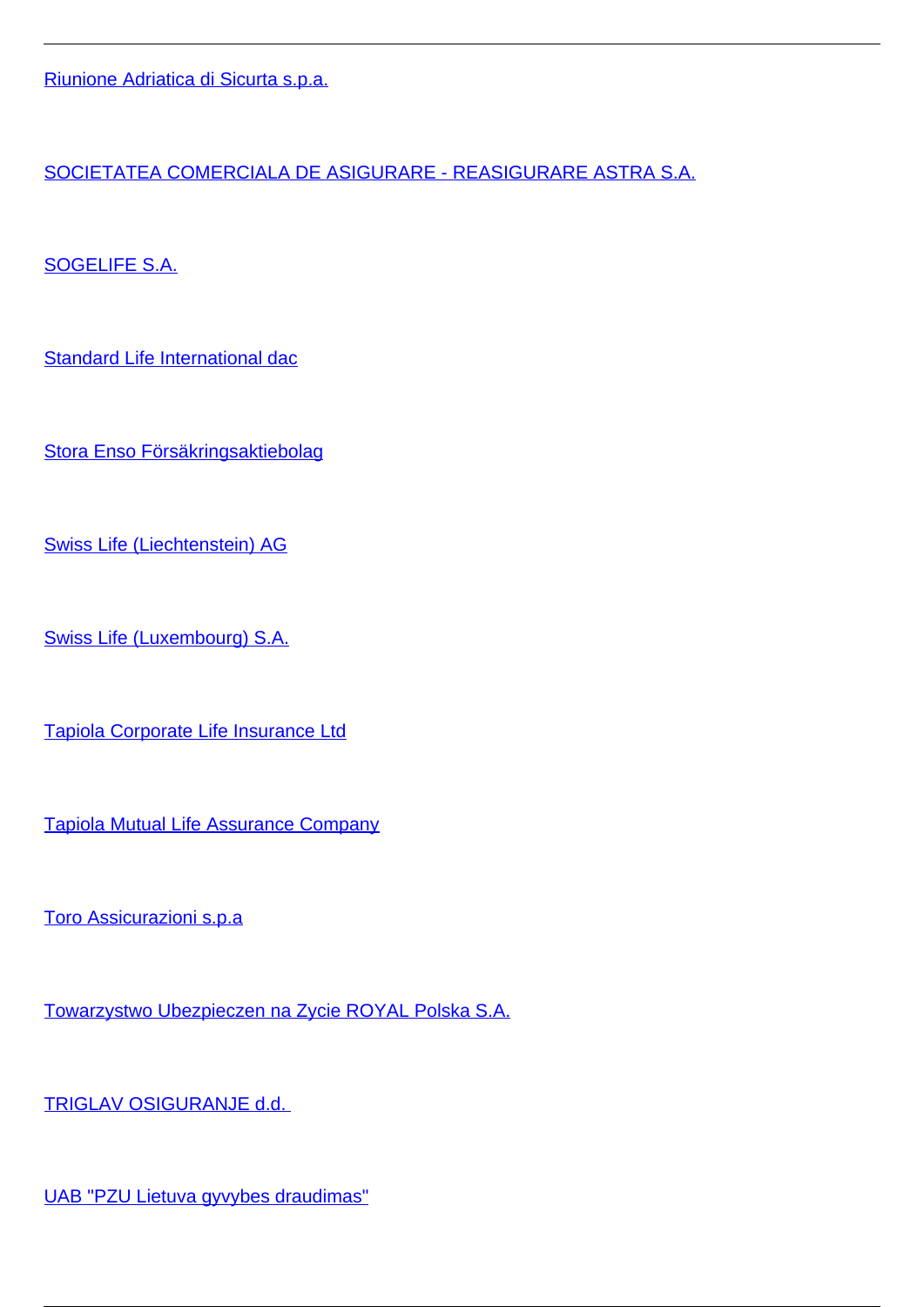[UAB Commercial Union Lietuva Gyvybes draudimas](/en/insurance/insurance-companies/insurance-0/providers-cross-border-life-insurance-services/uab-commercial-union-lietuva-gyvybes-draudimas)

[UNIPOL Assicurazioni S.p.a.](/en/insurance/insurance-companies/insurance-0/providers-cross-border-life-insurance-services/unipol-assicurazioni-spa)

[UNIQA Österreich Versicherungen AG](/en/insurance/insurance-companies/insurance-0/providers-cross-border-life-insurance-services/uniqa-osterreich-versicherungen-ag)

[UNIQA Personenversicherung AG](/en/insurance/insurance-companies/insurance-0/providers-cross-border-life-insurance-services/uniqa-personenversicherung-ag)

[UNIQA Towarzystwo Ubezpieczen na Zycie S.A.](/en/insurance/insurance-companies/insurance-0/providers-cross-border-life-insurance-services/uniqa-towarzystwo-ubezpieczen-na-zycie-sa)

[UNOFI Assurances](/en/insurance/insurance-companies/insurance-0/providers-cross-border-life-insurance-services/unofi-assurances)

[Vienna-Life Lebensversicherung AG](/en/insurance/insurance-companies/insurance-0/providers-cross-border-life-insurance-services/vienna-life-lebensversicherung-ag)

[WEALINS S.A. \(former FOYER INTERNATIONAL S.A.\)](/en/insurance/insurance-companies/insurance-0/providers-cross-border-life-insurance-services/wealins-sa-former-foyer-international-sa)

[Wealth-Assurance AG](/en/insurance/insurance-companies/insurance-0/providers-cross-border-life-insurance-services/wealth-assurance-ag)

[Wiener Städtische Versicherung AG Vienna Insurance Group](/en/insurance/insurance-companies/insurance-0/providers-cross-border-life-insurance-services/wiener-stadtische-versicherung-ag-vienna-insurance-group)

[Winplan Assurance Luxembourg SA](/en/insurance/insurance-companies/insurance-0/providers-cross-border-life-insurance-services/winplan-assurance-luxembourg-sa)

[WINTERTHUR-Europe Vie](/en/insurance/insurance-companies/insurance-0/providers-cross-border-life-insurance-services/winterthur-europe-vie)